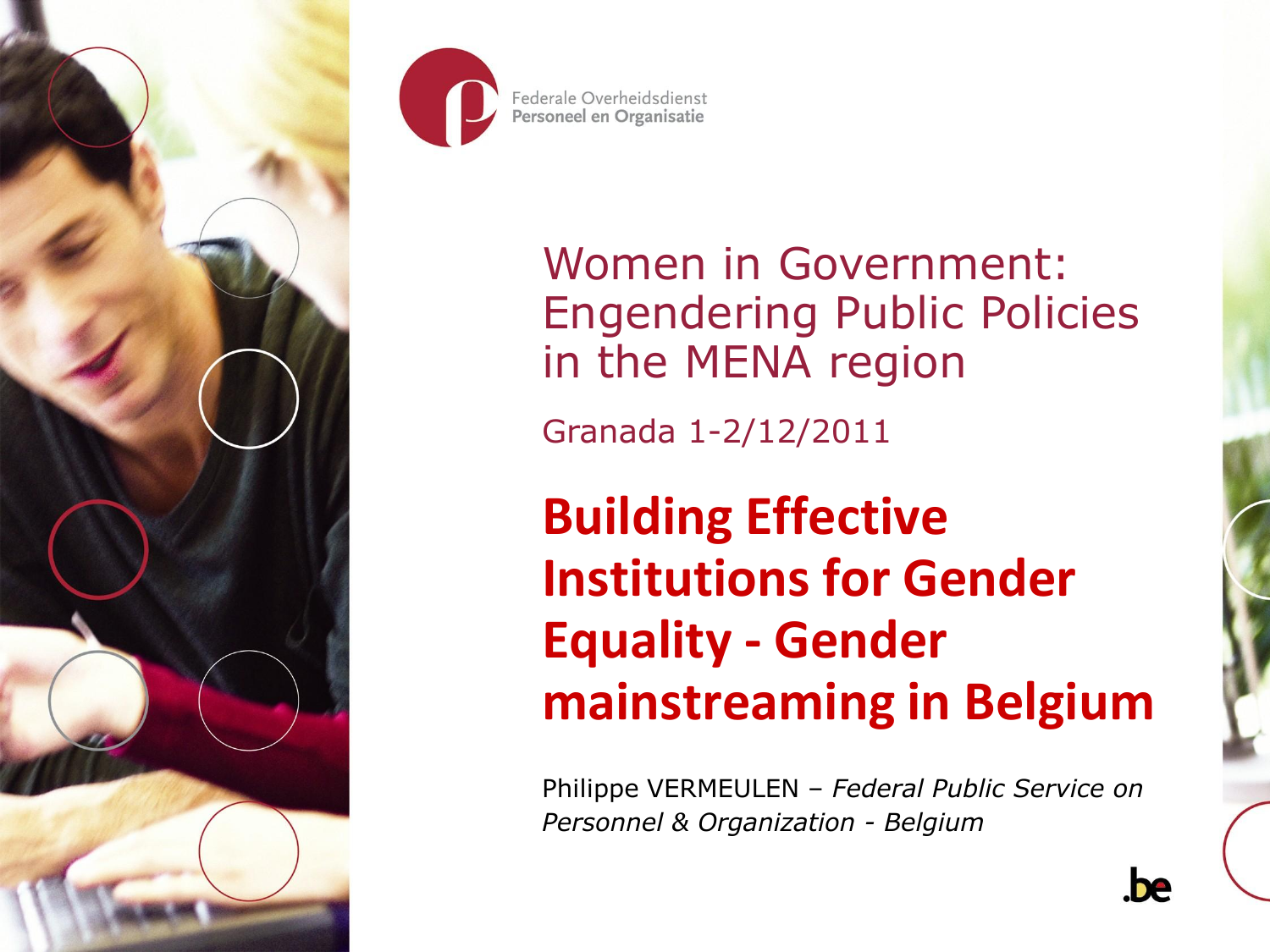

# Why [gender] mainstreaming?

- half of the population is composed of women
- share of women in the active population (public + private sector, employed, selfemployed and CEO's) is increasing & men decreasing
- number of women at the top is increasing but is still only 1/3
- Ageing population = need for human resources to keep up the economy and public service delivery (Belgium: 40% of civil servants are > 50)
	- skills are evolving, talents are needed
		- innovative labour organization not only focused on efficiency and effectiveness but also and even more on vision, participation, commitment and a valuable contribution to society
- active participation of women (and other "categories") is a fact, a necessity and to be stimulated, enhanced
- consistent: to be rewarded on an equal basis, to be esteemed, to take part in career development, policy development and management

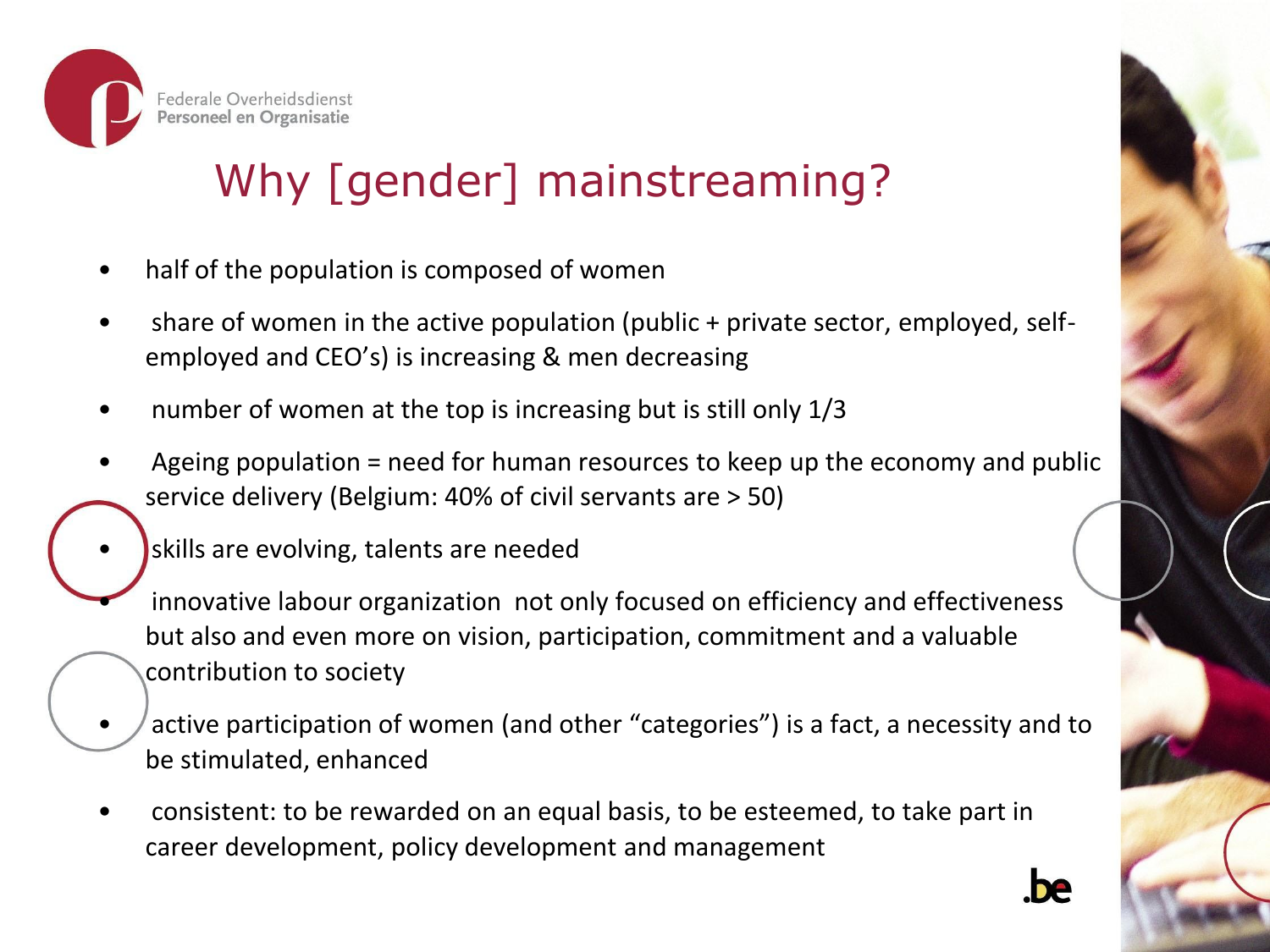

# **Roadmap to gender mainstreaming**

- > HRM : it's a societal question
- Gender mainstreaming: key to non-discrimination
- Gender dimension to be present in every policy, plan, measure and action
- Gradual maturation process, long term investment
- Precondition: political + administrative commitment & leadership
- Legal equality to guarantee equality
- Commitment and cultural change to sustain societal and economic equality
- Organizational tools and processes to monitor and enhance equality process

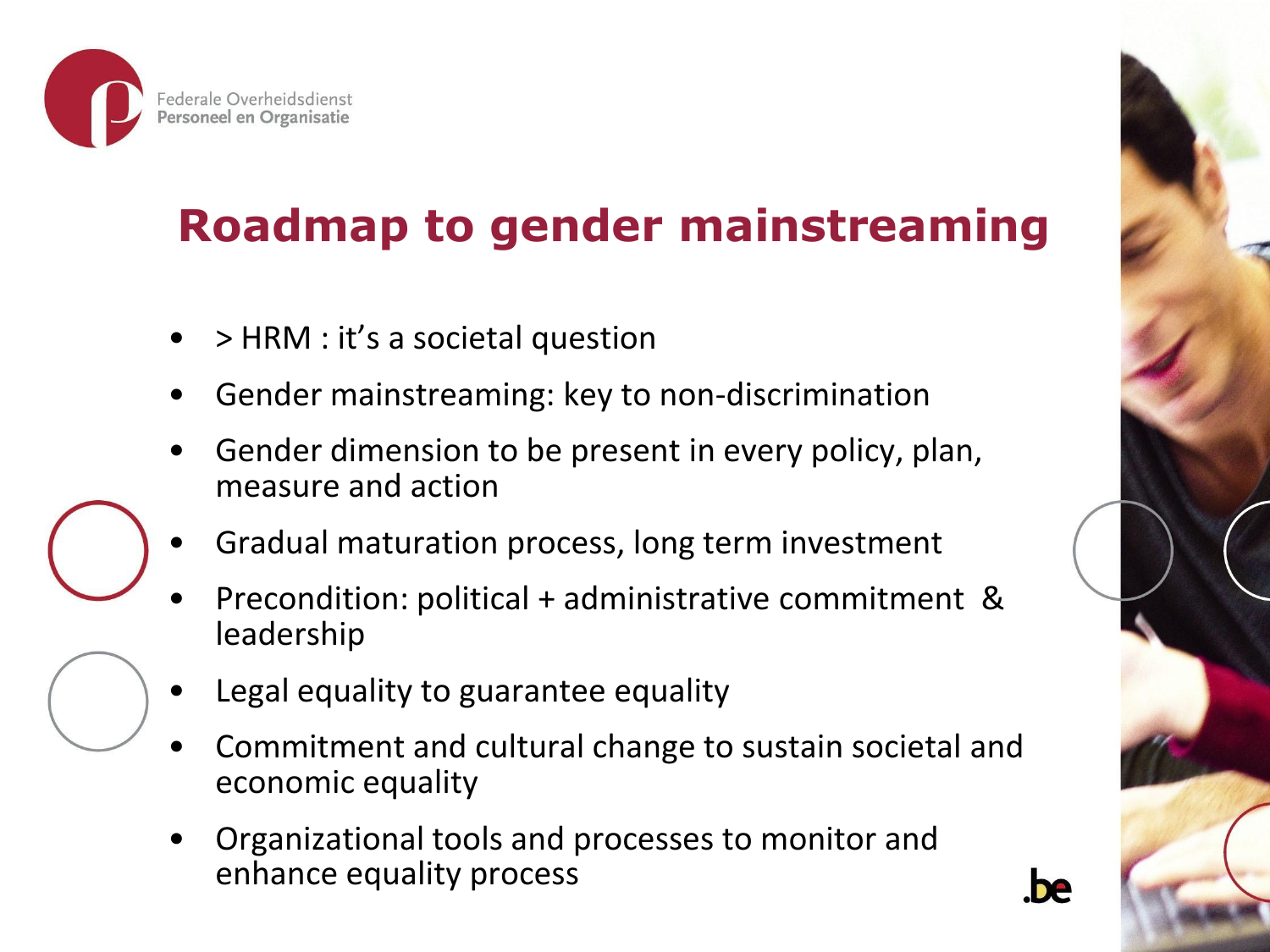

### The long road to equality & nondiscrimination

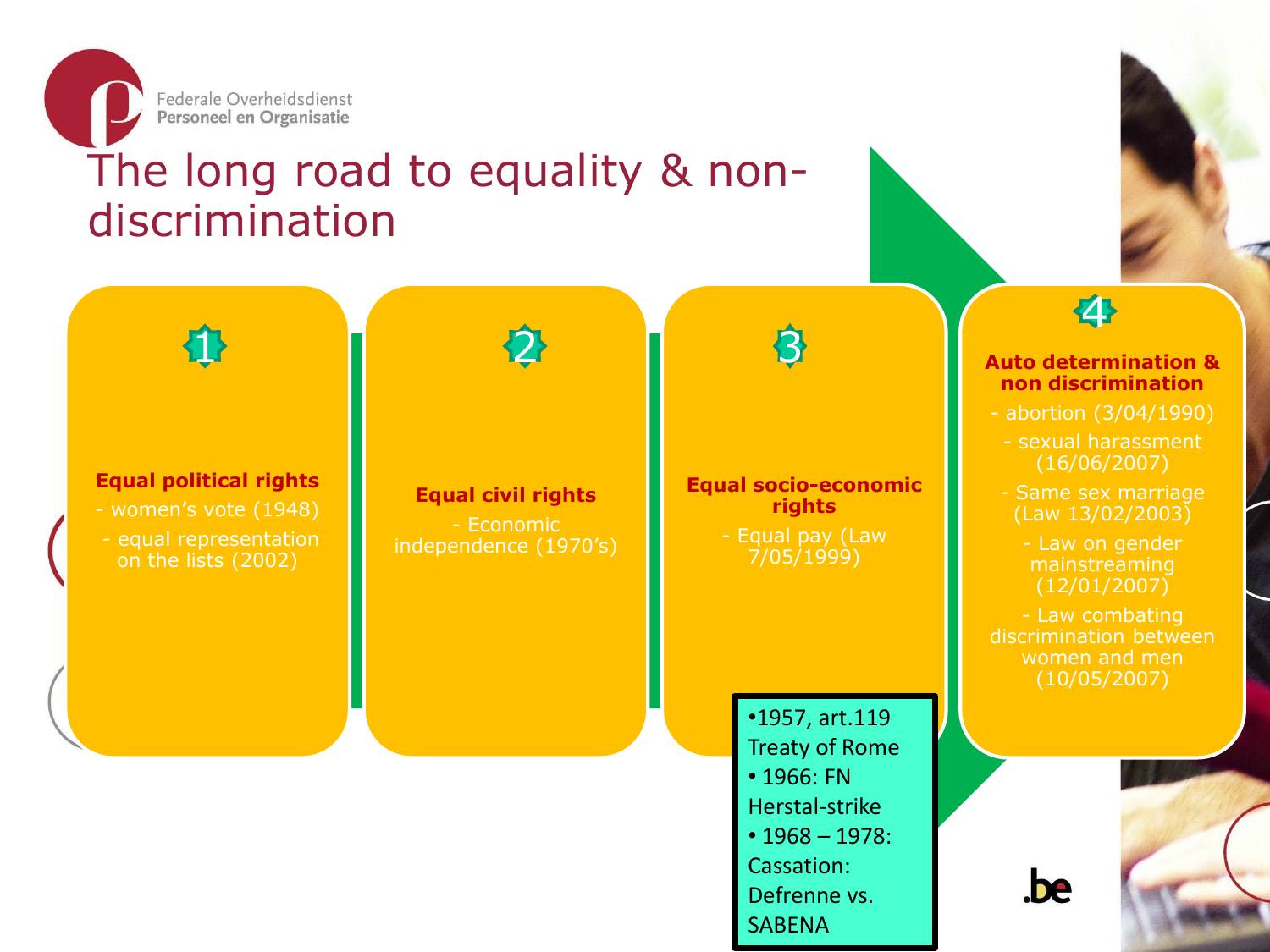



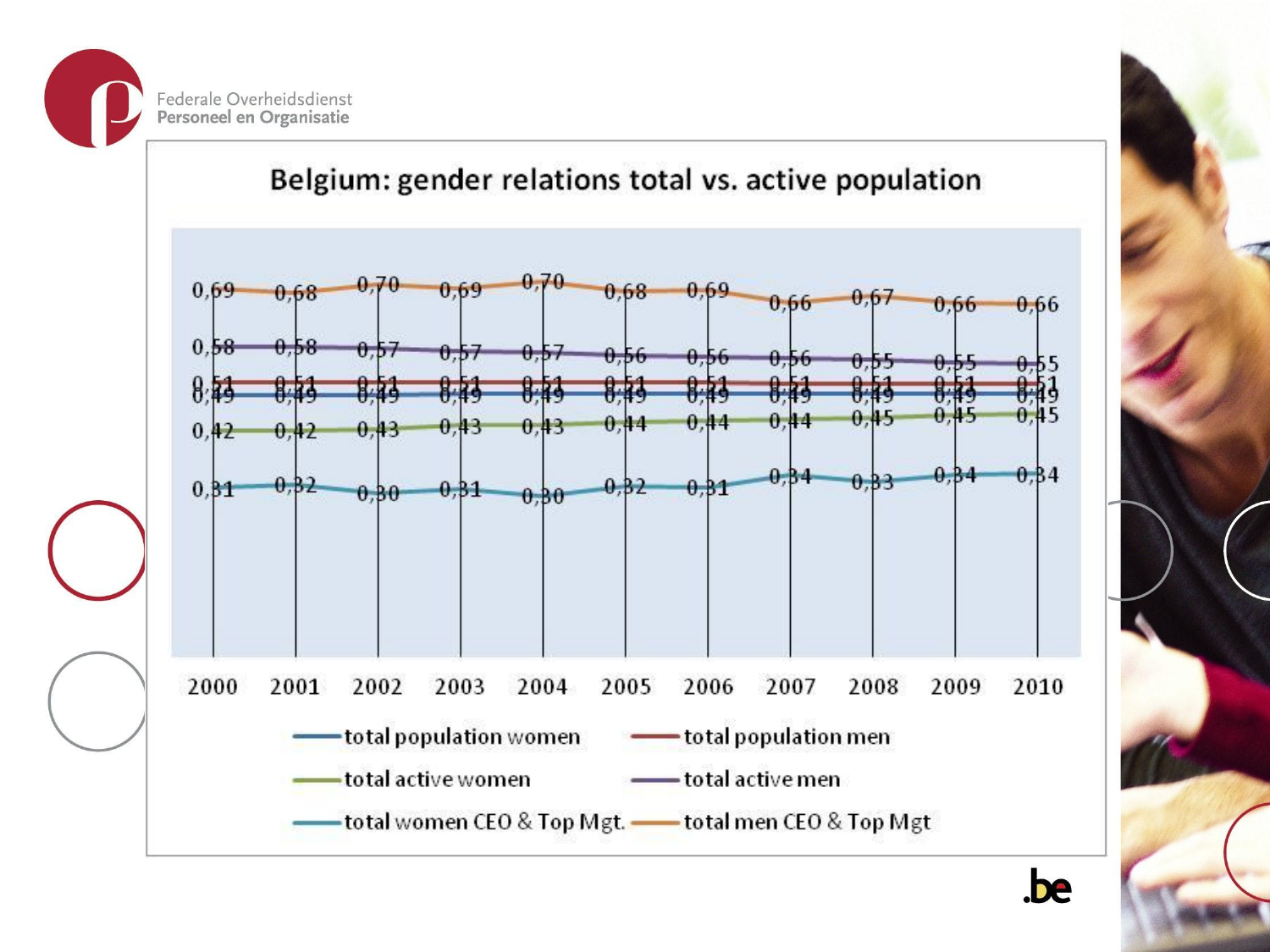

# **Federal Public Services (30.06.2011)**

- $\#$ : 81.336 (head count) = 71.618,17 FTEs (ministries: 59.593 (52.791,00)) *(excl: army, police & regional & local administrations)*
- Decrease: 2006: 83.542 (head count)
- Men: 47,4% / women: 52,6%

total men women A | 23 | 58,17 |41,83 B | 19,6 49,48 50,52  $C \begin{bmatrix} 37,8 & 46,42 & 53,58 \end{bmatrix}$ 19,6 34,37 65,63

- - GEF: 76,2% open term (life long employment)
	- Full time: 67,2%

Levels:

• Ageing administration: > 55: 25,3%

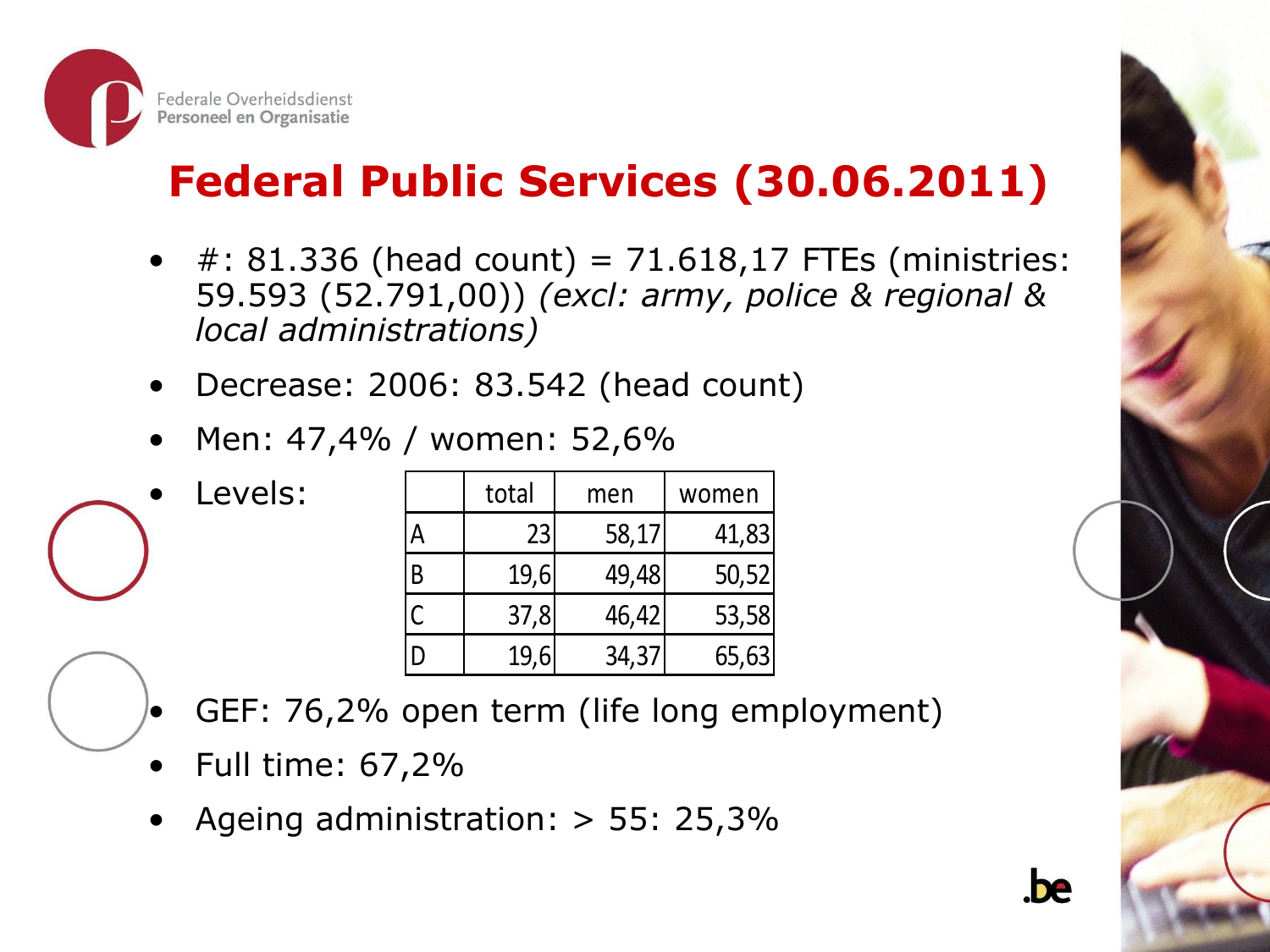

|                        | 30/06/2006 |        | 30/06/2011 |        |                           |             |                           |                           |
|------------------------|------------|--------|------------|--------|---------------------------|-------------|---------------------------|---------------------------|
|                        |            | lmen + |            | lmen + |                           | 2007        | 2009                      | 2011                      |
|                        | Iwomen     | Iwomen | women      | women  | Isenior                   |             |                           |                           |
| <b>Full time (head</b> | 24208      |        | 22343      |        | management                | 35 ( / 219) | $30 \left( / 189 \right)$ | $27 \left( / 157 \right)$ |
| count)                 | (30, 19%)  | 55840  | (29,05%)   | 50543  | $(N, N-1, N-2,$<br>staff) |             |                           |                           |
| part time              | 16892      |        | 17895      |        |                           |             |                           |                           |
| (head count)           | (21,06%)   | 24353  | (23, 26%)  | 26397  |                           |             |                           |                           |

| 2011(%)                                           | % (on total) | % women (on<br>total) | women<br>(full + part<br>time) | women<br>(full time) | women<br>(part time) |  |
|---------------------------------------------------|--------------|-----------------------|--------------------------------|----------------------|----------------------|--|
| senior<br>management<br>$(N, N-1, N-2)$<br>staff) | 0,28         | 0,05                  | 17,20                          | 100,00               | 0,00                 |  |
| middle<br>management<br><u>(A3 - A5)</u>          | 4,05         | 1,13                  | 27,96                          | 25,38                | 62,03                |  |
| <b>Specialists</b><br>(A1/A2/B)                   | 46,36        | 20,87                 | 45,01                          | 37,64                | 76,35                |  |
| <b>Secretarial</b><br>staff (C)                   | 30,73        | 19,25                 | 62,66                          | 51,07                | 85,81                |  |
| Technical<br>18,87<br>staff(D)                    |              | 11,73                 | 62,17                          | 46,73                | 85,89                |  |